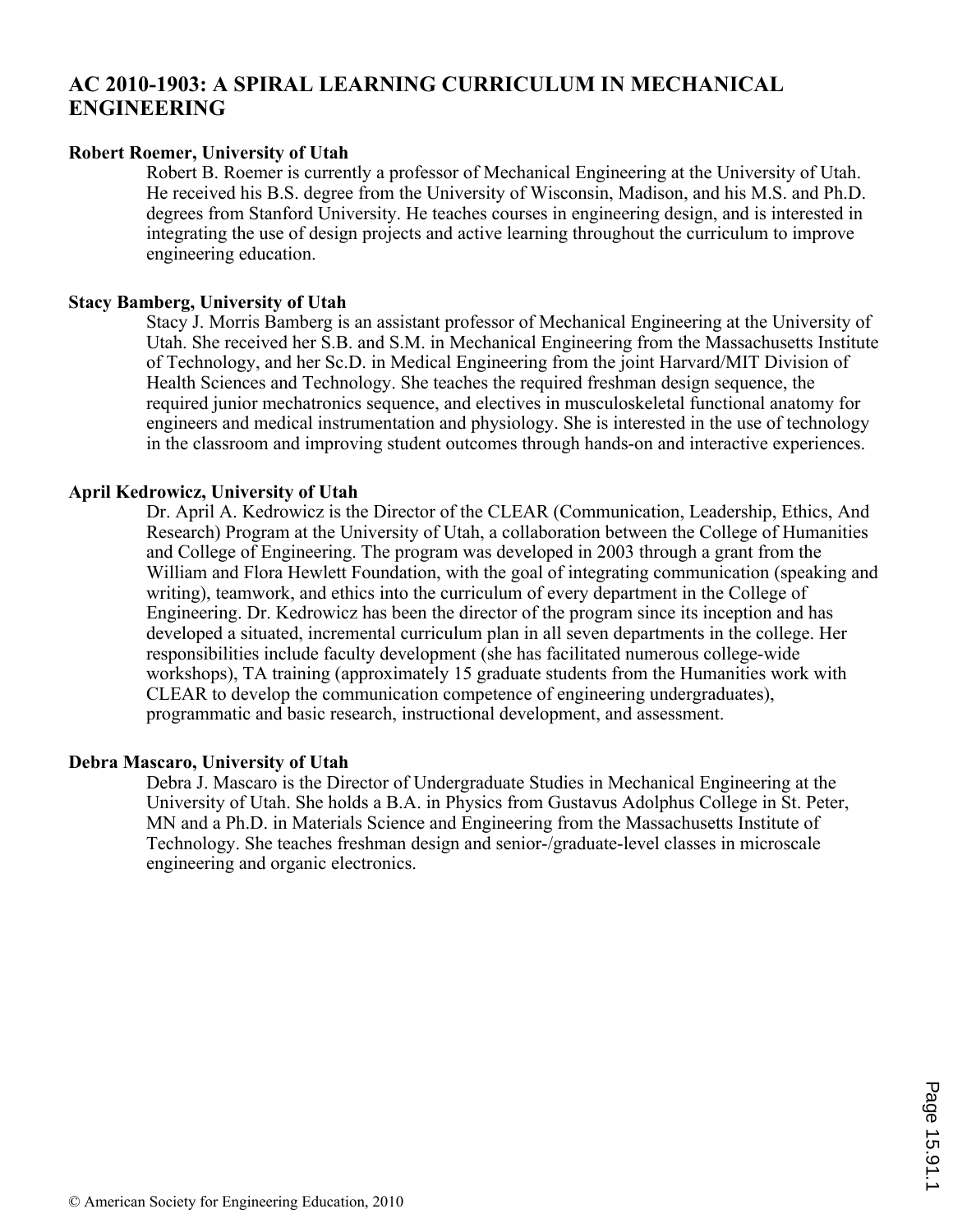# **A SPIRAL Learning Curriculum in Mechanical Engineering**

#### **Abstract**

In this course development project funded through an NSF CCLI Grant, we are developing, implementing, and evaluating a new required integrated four-course sequence taught in the first two years of our ME curriculum. Each year will focus on a broad contemporary topic in Mechanical Engineering, namely robotic/mechatronic systems and sustainable energy systems. Using these themes we will introduce students to: the fundamentals of multiple engineering science topics, design practice and methodology, and the knowledge and skills required in professional engineering practice—all of which will be reinforced in, and expanded upon, in later more specialized courses. This new sequence attempts: 1) to address the well-publicized challenges of educating the current generation of American students with their short attention spans, expectations of immediate rewards, and limited "hands-on" experience (vs. years of "fingers-on" experience with modern electronic devices), 2) to improve our graduates' professional skills as recommended by practicing engineers, and 3) to implement improved pedagogical techniques via an overriding "design as knowledge" teaching philosophy<sup>1</sup> that will teach through an emphasis on model-based design and product realization in a Student-driven Pedagogy of Integrated, Reinforced, Active Learning (SPIRAL) approach. That approach applies Bruner's concept<sup>2</sup> of a "spiral curriculum' that turns back on itself at higher levels" through repetition at ever increasing depths of knowledge. Our approach thus both *distributes* the teaching of basic engineering knowledge and skills through multiple courses and *integrates* their teaching throughout the curriculum via repetitive exposure in multiple courses, using multiple active learning approaches. This paper outlines our overall approach and philosophy, while three companion papers describe our initial experiences in the first course in this four-course sequence.

#### **1. Introduction**

As shown in many individual studies and summarized in recent articles and books,  $3-6$  when compared to traditional lecture courses, the use of active, cooperative learning and open-ended projects seems to: significantly enhance learning, retention and application of material; help nontraditional students in their learning; and motivate engineering students to remain in school. Many departments have successfully implemented subsets of the possible approaches (e.g., Fig. 1) in individual courses.



**Figure 1.** How people learn.<sup>5</sup>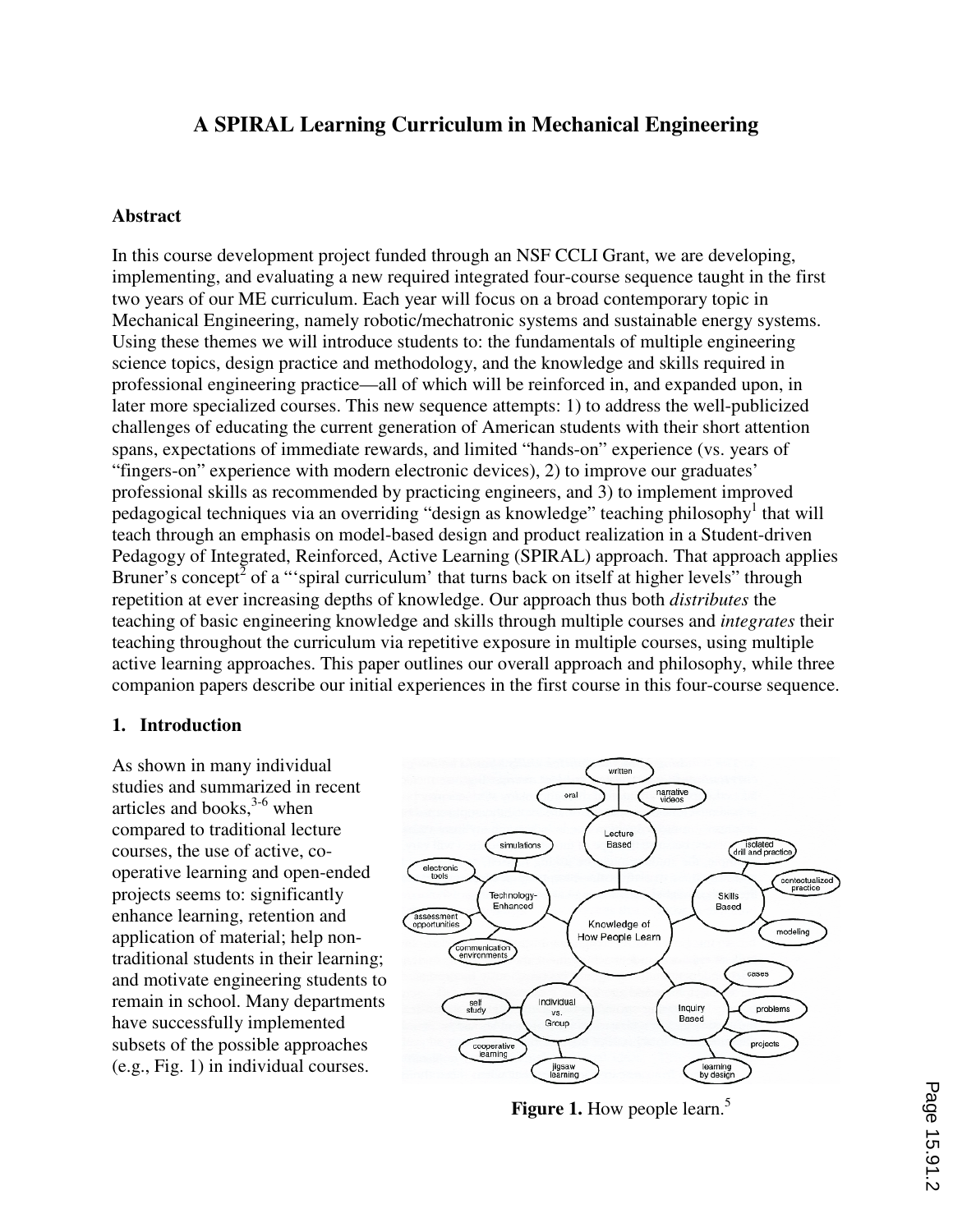We propose to make a major step towards an extended and integrated use of these techniques by moving from their isolated use in individual courses into a SPIRAL curriculum that uses active, co-operative, design-based learning approaches in four new sequential coordinated lower division courses. These courses are also integrated with our students' required existing upper division active learning courses (see Table 1). Each newly transformed (from four existing courses) course will: 1) have a primary technical and computational emphasis; and 2) use an open-ended, collaborative learning-based design project as a vehicle to teach that material. In turn, each project will require 1) use of an in-depth model-based design approach that applies the technical emphasis material, 2) the learning and application (in the final design project) of new manufacturing, actuator, machine element and instrumentation skills, 3) the learning and application of new professionalism skills, and 4) the reinforcement and extension of material learned in previous courses. This integration will result in repeated use of project-based design, analysis, and professional skills from day one to graduation. Students will work on a design project each semester of their undergraduate education: one project in each of the four new courses during the freshman and sophomore years; the year-long design of an autonomous robot in existing Mechatronics I and II courses; and the year-long senior capstone project. These projects provide a natural vehicle to teach multiple engineering skills in a structured environment by requiring students to design and build physical devices that are evaluated by customers.

Table 1. The Four New Yrs 1 and 2 SPIRAL Classes and the Related Existing Yrs 3 and 4 Active Learning Classes.

| Yr | Fall                                                                                                            | <b>Spring</b>                                                                                                              |
|----|-----------------------------------------------------------------------------------------------------------------|----------------------------------------------------------------------------------------------------------------------------|
|    | <b>Introduction to the Design of Robotic</b><br>Systems I (ME 1000)<br>Design Methodology, Spreadsheet Tools    | <b>Introduction to the Design of Robotic</b><br>Systems II (ME 1010)<br>Model-Based Design, MATLAB®                        |
| 2  | <b>Introduction to the Design of Sustainable</b><br><b>Energy Systems I (ME 2500)</b><br>Numerical Methods, C++ | <b>Introduction to the Design of Sustainable</b><br><b>Energy Systems II (ME 2510)</b><br>Thermodynamics, EES <sup>®</sup> |
| 3  | <b>Mechatronics I (ME 3200)</b><br>Mechanisms, Sensors, Electronics                                             | <b>Mechatronics II (ME 3210)</b><br>Modeling, Control Systems                                                              |
|    | <b>Engineering Design I (ME 4000)</b><br>Capstone Design Course                                                 | <b>Engineering Design II (ME 4010)</b><br><b>Capstone Design Course</b>                                                    |

### **1.1 Specific Objectives**

Our goal is to have our students become proficient in:

*Model-based design skills.* A primary goal of these new courses is to teach the students the skills needed to develop, apply and evaluate the predictions of engineering models during the design, manufacturing and testing of real devices. Within each course the students will learn and integrate the modeling, mathematical, experimental, programming, manufacturing and statistical analysis techniques needed to complete the course project. This learning will proceed in a coordinated, structured manner through the combined use of lectures, labs and design projects. We have done this in our existing ME 1000 course for several years, where emphasis has been on the correct combination of appropriate analysis and experimentation in design.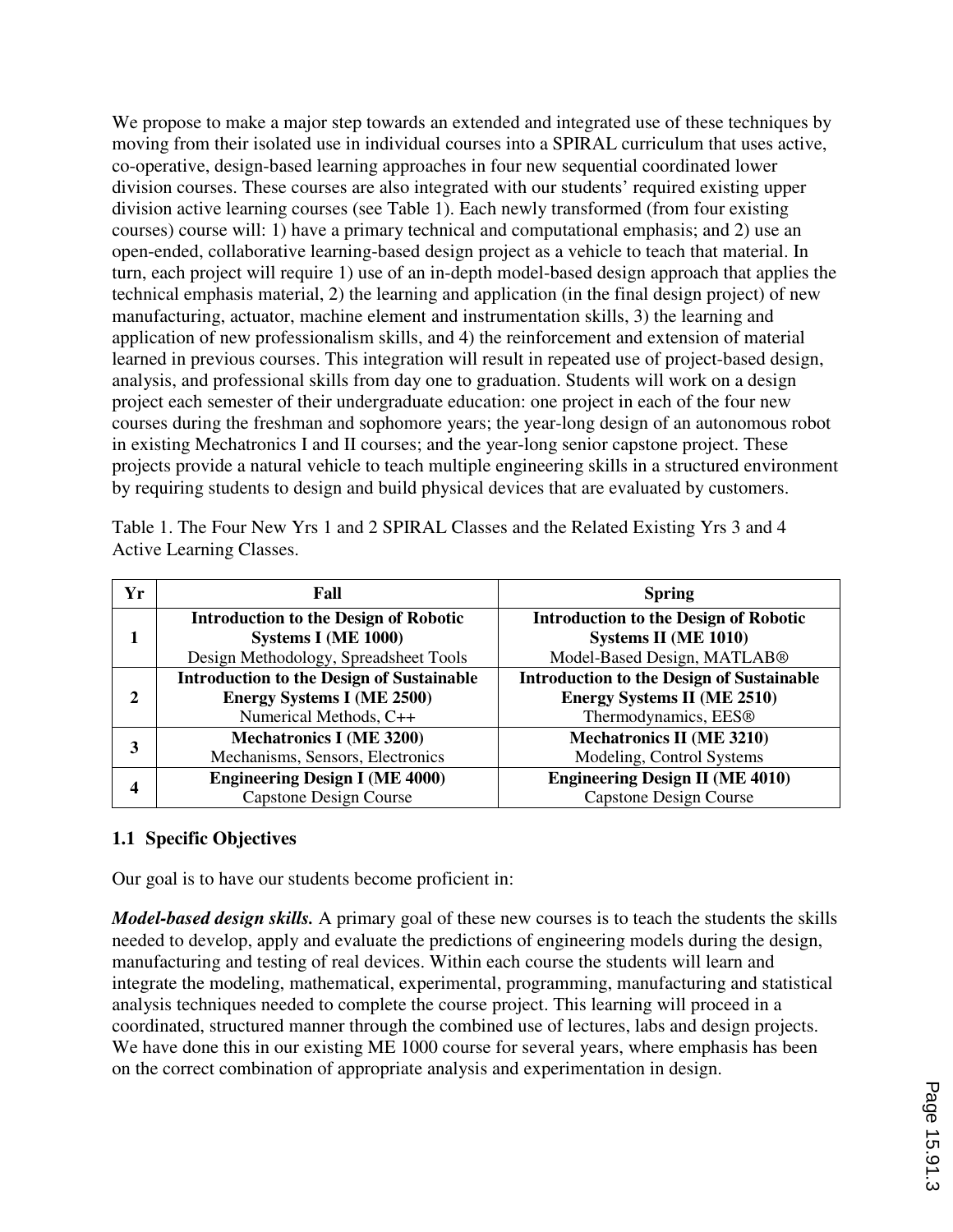*Professional engineering skills*. The following will be introduced and emphasized starting in ME 1000 so that, with reinforcement throughout the four-year curriculum, our students will be well-prepared to enter the engineering work force.

*Design methodology.* Required design projects continually improve our students' ability to manage and complete engineering projects, including the skills of problem definition, creativity, appropriate analysis, decision making, project organization, system integration, follow through to construction and completion, economic considerations, design under uncertainty, testing and evaluation.

*Communication and teamwork.* Design projects are excellent vehicles with which to teach these skills since such projects involve the natural assignments of proposals, memos, design reviews, final reports, and co-operative learning.

*Social, ethical and environmental concerns.* Design projects and related lecture case studies will be chosen to naturally involve these issues so that students must address them in their designs, written and oral presentations, and associated homework.

*Thinking skills.* Teaching the above technical and professional skills will progress from the simple to the more complex, following Bloom's taxonomy<sup>7</sup> to produce critically thinking engineers. Indeed, the best description of our long range goal has been stated as:<sup>4</sup> "If all that is done, most of the students who are capable of functioning at the high levels (of Bloom's taxonomy) would be able to do so—and if engineering instructors collectively do it in every engineering course from the freshman through the senior year, our graduates will come out able to do the modeling, design, and critical and creative thinking at a level that we can barely imagine now."

### **2. Overview of New Course Sequence**

The core of our program is a four-course sequence in the first and second years of our ME curriculum, with the courses having the following characteristics. First, each course will have a primary technical emphasis and will have model-based design and product realization as a unifying motivational theme. The successive emphases are: 1) design methodology and spreadsheet tools, 2) MATLAB® programming, 3) numerical methods, and 4) thermodynamics. Secondarily, within each computationally-intensive course there will be an underlying physics emphasis that will both provide the basis for the model-based design approach and an introduction to the engineering science material they will learn in depth in later courses, and will provide the students with a "contextualized" introduction to the computerized tools being taught. The underlying physics concepts will be the math and technology associated with, sequentially: 1) Newton's and Faraday's laws as applied to Cartesian particle dynamics, plus an introduction to elasticity, 2) the same concepts extended to rotational systems, 3) fluid dynamics, and 4) conservation of energy and heat transfer. Teaching of the fundamental technical and physics emphases will be done through lectures, and their application will occur in the team-based design projects. Laboratories will be used to teach about, test and characterize the mechanical and electrical devices associated with the physics emphasis, and to teach the associated software packages and manufacturing techniques to be used in modeling and constructing the student designs.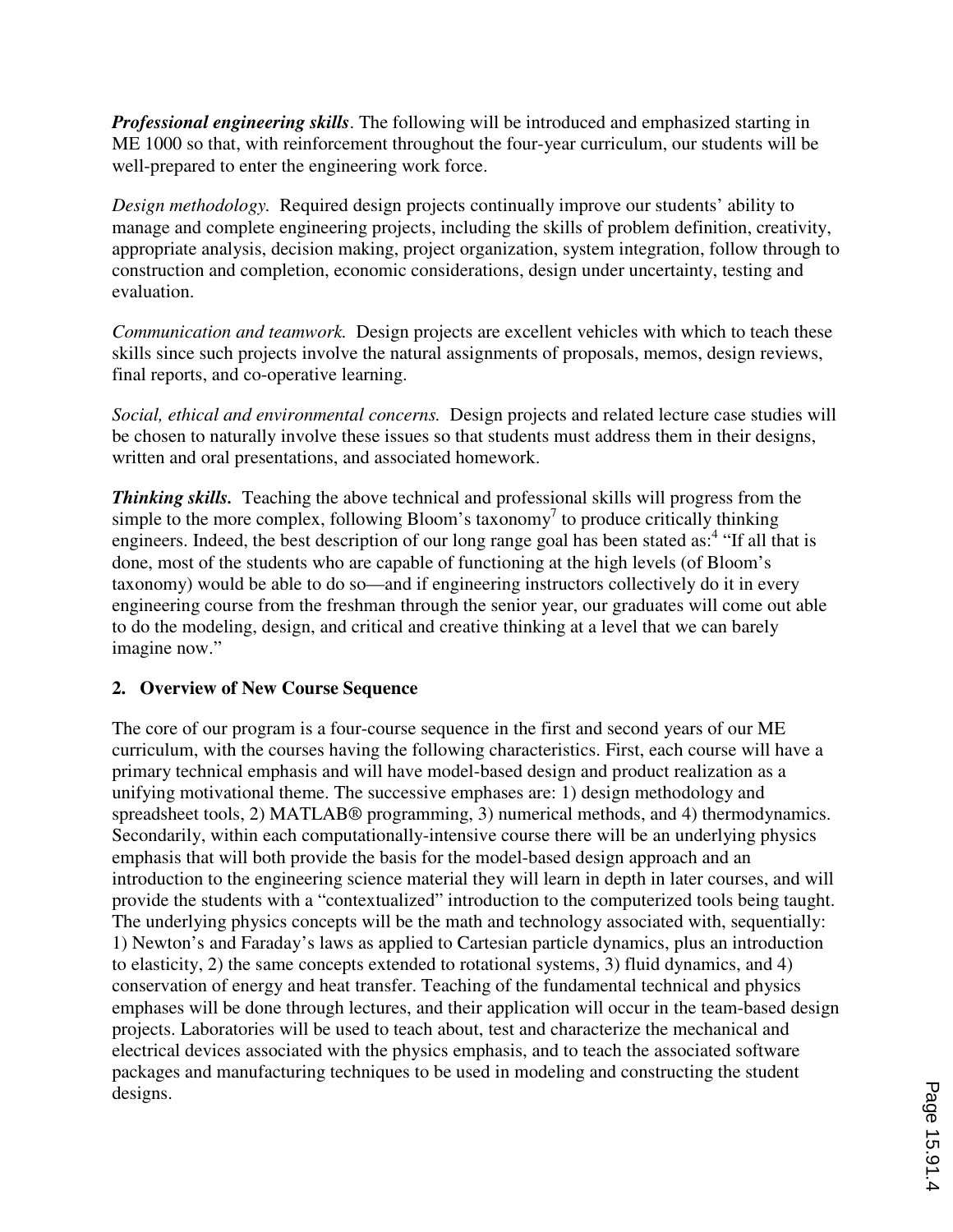# **2.1 Design Projects**

Sample design projects for each of the four new courses are outlined in Table 2. In ME 1000, for example, teams (four students per team) are treated as subcontractors (with company names and logos) to a major educational equipment supply company. That contracting company is looking for a creative new product that teaches the basic principles of Newton's laws by using the newest technologies and web-based resources available for use in lower socio-economic area high schools (this could thus be a service learning project). The subcontractors' goal is to develop a fun, inexpensive, safe, environmentally responsible educational kit, including instructions, to demonstrate the first semester's math, physics and technology emphases. At the beginning of the semester we bring in multiple stakeholders (representatives from the company, i.e., the course instructor and the TAs, plus the end user—local high school students and their physics teachers) to gather information for the teams' problem definitions. At the end of the semester the subcontractors compete with their devices on our department's Design Day, with each student required to design, build, and characterize (model) their device. Students are taught how to be economical and sustainable in their designs through teaching "design for manufacturing" and "design for disassembly." Total life cycle costs are a major consideration. Financial analysis of the project costs starts with simple listings of material costs in the first course, adding sophistication in subsequent semesters, and ending with full, detailed cost accounting in the capstone design sequence.

| <b>Course</b>  | <b>Team-Based Design Projects</b>          | <b>In-Class Case Studies</b>               |  |
|----------------|--------------------------------------------|--------------------------------------------|--|
| <b>ME 1000</b> | Design an inexpensive educational system   | A circus has asked you to design a         |  |
| (Cartesian     | that illustrates Newton's second law for   | method of shooting an elephant to the top  |  |
| Motion,        | high school students, plus an associated   | of the big top with a spring (a new        |  |
| Elasticity)    | educational manual. The device must        | attraction to complement the "man shot     |  |
|                | employ a linear spring, a solenoid and a   | from cannon" act). Design the spring,      |  |
|                | linear potentiometer.                      | analyze the dynamics (positions,           |  |
|                |                                            | velocities and "g" forces on the elephant) |  |
|                |                                            | and discuss the ethical issues involved.   |  |
| <b>ME 1010</b> | Design a DC motor-driven cart that         | The National Park Service has requested a  |  |
| (Rotational    | demonstrates the principle of automotive   | design of a human-powered washing          |  |
| Motion)        | safety for drivers ed classes. The cart    | machine. Compare your design to the use    |  |
|                | should be able to show how and why         | of a solar-powered, motor-driven system.   |  |
|                | "rollover" occurs.                         |                                            |  |
| <b>ME 2500</b> | Design and build a model, wave-powered     | Design an economical, efficient wind       |  |
| (Fluid         | electricity generator. Include an analysis | turbine system for home use in a NIMBY-    |  |
| Dynamics)      | of efficiency.                             | sensitive neighborhood.                    |  |
| <b>ME 2510</b> | Design an inexpensive solar-powered        | A medical volunteer organization has       |  |
| (Thermal and   | "crockpot" with a temperature control      | asked you to design a solar-powered        |  |
| Energy         | system so that the system does not         | vaccine preservation system for use in     |  |
| Systems)       | overheat when unattended.                  | remote tropical environments.              |  |

As the semester progresses, the students are required to systematically progress through the design methodology sequence outlined in Dym and Little:<sup>8</sup> problem statement, objectives list, objectives tree, etc., and periodically report on their progress via eight written reports (six are short memos) to give feedback to the customer. The written and oral reports are graded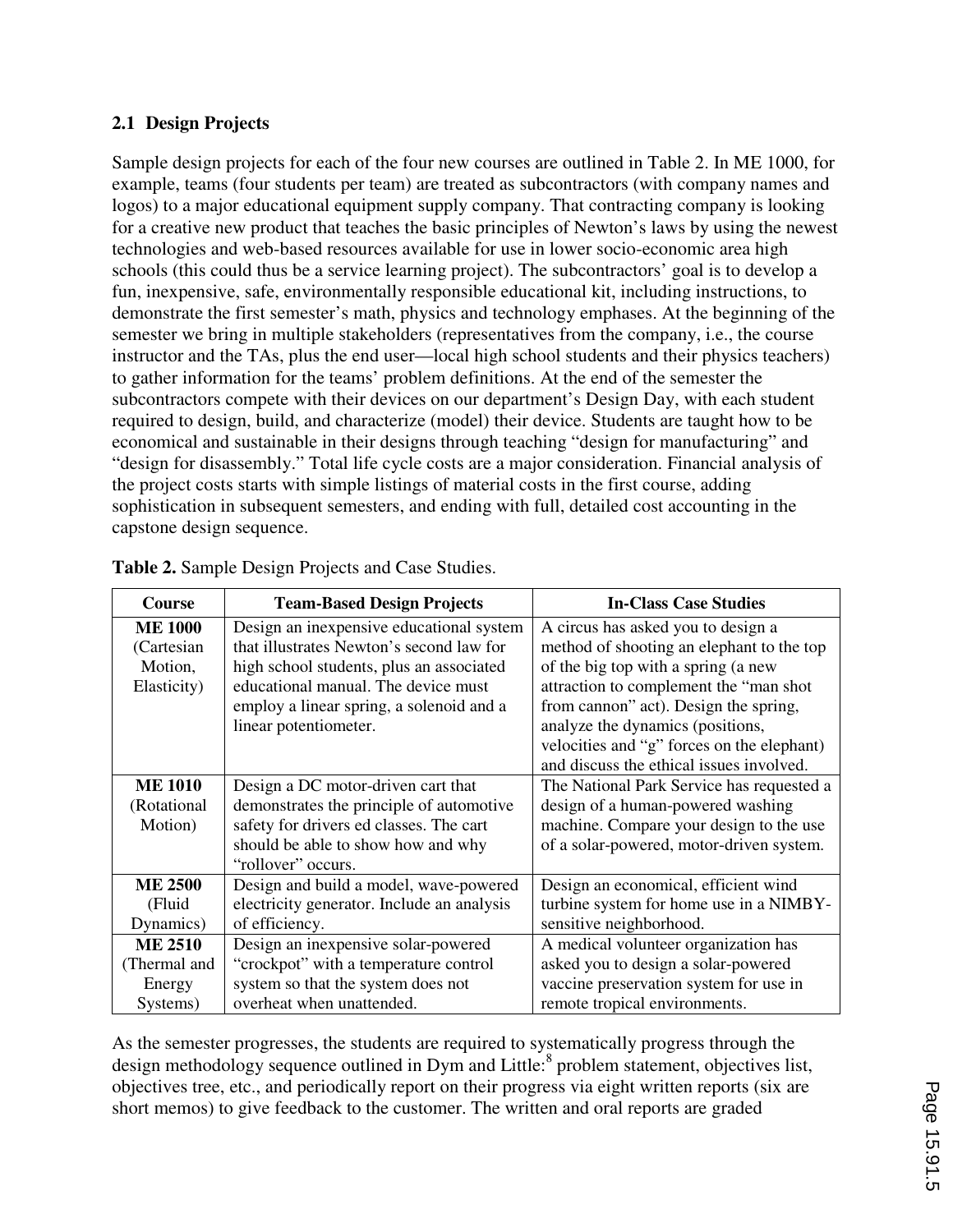separately by the course instructors (ME faculty) and Communication instructors—who are provided through our college-wide "CLEAR" (Communication, Leadership, Education And Research) Program. Two major reports are required. First, the students present their proposed design ideas in a mid-term oral and written design review session (taped and reviewed with the communication instructors), and second there is a similar assignment for their final report. In their final report to the contractor the teams are required to: draw their final devices in SolidWorks® (including engineering drawings); show their experimental results for each final device and compare those results to those from calculations using mathematical models of their devices (e.g., in the first semester they might have to throw an egg and use the explicit FD approach to predict the resultant motion of the egg using Newton's laws). The contracting company requires such engineering analysis of all designs in order to evaluate the system performance, for archival documentation, and for possible later scaling and modification of the submitted designs. Discussions of differences between performance and predictions are required. Students are also required to perform self- and team evaluations to evaluate the quality and performance of the devices/team, and make suggestions for design/teamwork improvements.

### **2.2 Course Lectures, Laboratories and Assignments**

Laboratories and lectures are scheduled so that the students obtain the needed skills for their design projects following the principles of "Guided Design."<sup>9</sup> Lectures and associated homework are used to teach the engineering, science and math concepts needed for the design projects. These materials are then used to explain the math and physics behind the tools available in, and limitations of, commercial packages, and to illustrate complex programming concepts. The case studies are chosen to involve the same physics and programming tools that the students will need to analyze and model their design project's performance (see Table 2). The associated lectures treat the case study as a design project, going step by step through the decision-making process and introducing new material as needed by each project. Lectures will involve active learning as much as possible, e.g. 1) a team-based activity using the USAF aircraft crash example to show the difference between decision-making styles; $^{10}$  and 2) use of water-filled containers to measure spring constants, discuss the basics of the MKS unit system, emphasize the difference between weight and mass, illustrate statistical principles by showing how one batch of "identical" springs gives a variety of spring constants, and how such uncertainty must be accounted for in their design decisions. Laboratories are used for 1) programming language instruction and instruction in commercial programs (e.g., SolidWorks®, Working Model®) that can be learned without formal lectures, 2) building and characterizing the basic engineering components required for use in their design projects (e.g., gears), and 3) learning the needed manufacturing and assembly skills and processes.

Multiple "menu items" are distributed throughout each of these four courses, with the result that in each course students must "parallel process" several subjects. Table 3 provides an example implementation of this complex organizational task. As much as possible, the timing of teaching the "items" within each course will be "just in time" for the students' projects, while the contents of each course will be selected to be coordinated with the students' other required courses. Subsequent lower and upper division courses will build on and utilize the material taught in these four lower division courses.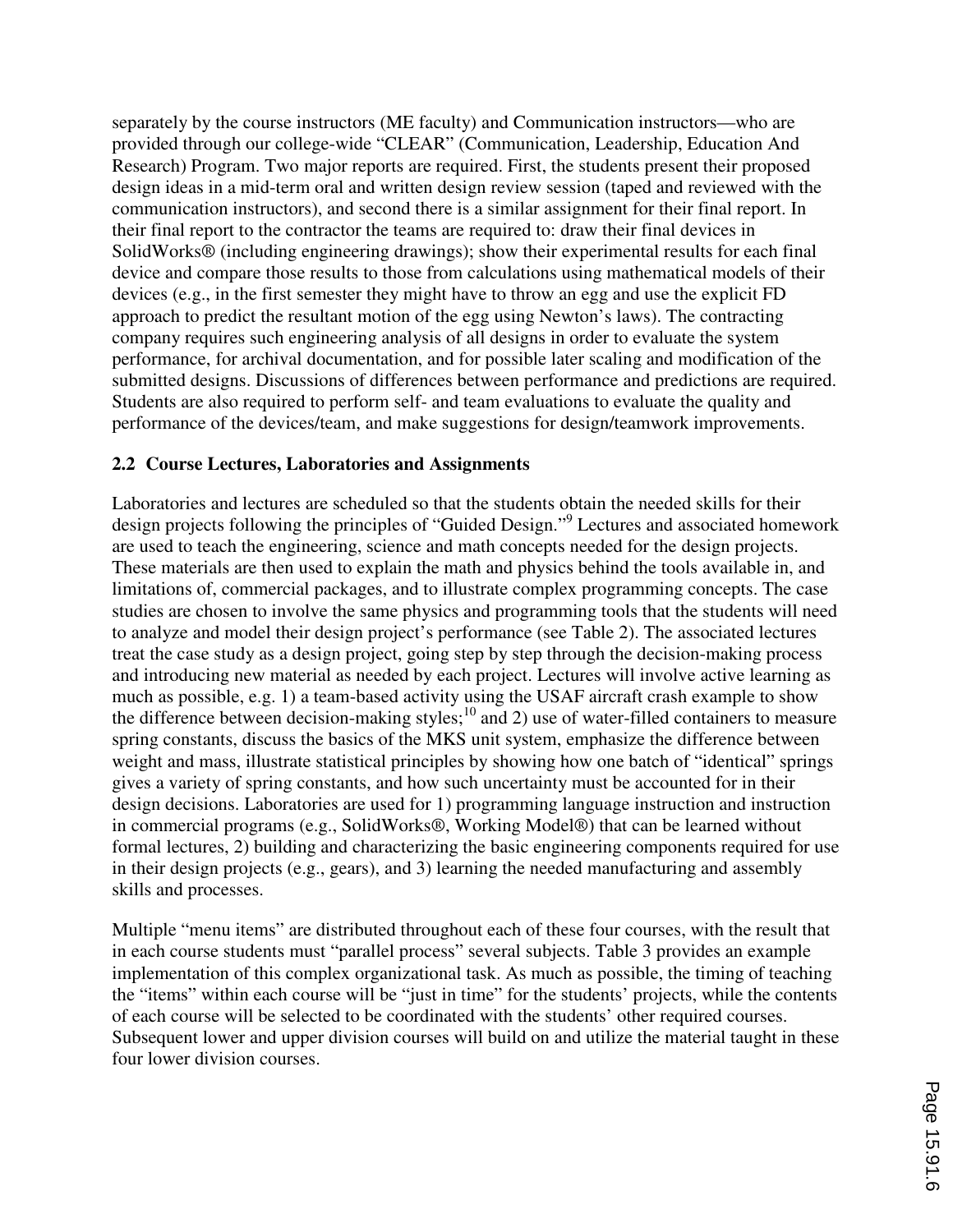**Table 3.** Examples of Possible SPIRAL "Parallel Processing" Topics and their Distribution throughout the Four New Courses.

| <b>Topic/Semester</b>                                                  | <b>ME 1000</b>                                                                                  | <b>ME 1010</b>                                                    | <b>ME 2500</b>                                                    | <b>ME 2510</b>                                                          |
|------------------------------------------------------------------------|-------------------------------------------------------------------------------------------------|-------------------------------------------------------------------|-------------------------------------------------------------------|-------------------------------------------------------------------------|
| <b>Primary Theme</b>                                                   | Design<br>Methodology;<br>Spreadsheets                                                          | <b>MATLAB®</b><br>Programming                                     | C++ Programming                                                   | Numerical<br>Methods                                                    |
| <b>Engineering</b><br><b>Science Theme</b>                             | Newton's Laws for<br>Linear Motion;<br>Elasticity                                               | <b>Rotational Motion</b>                                          | <b>Fluid Dynamics</b>                                             | Thermodynamics<br>and Heat Transfer                                     |
| <b>Professional</b><br><b>Emphasis</b>                                 | Sustainability                                                                                  | Ethics                                                            | Economics                                                         | Project<br>Management                                                   |
| <b>Communications</b><br><b>Theme</b>                                  | Oral and Written<br>Presentations                                                               | Teamwork;<br><b>Decision Making</b>                               | <b>Conflict Resolution</b>                                        | Technical<br>Leadership                                                 |
| <b>Physics Concepts</b>                                                | $F=ma;$<br>Faraday's Laws;<br>Elasticity;                                                       | $T=I\alpha$ ;<br>Faraday's Laws;<br>Fatigue                       | Drag Coefficient;<br>Friction Factor;<br>Bernoulli's Eqn.         | Cons. of Energy;<br><b>Heat Transfer</b><br>Modes                       |
| <b>Actuators</b>                                                       | Solenoids;<br><b>Linear Motors</b>                                                              | <b>Permanent Magnet</b><br>DC Motors;<br><b>Torsion Springs</b>   | Servo Motors;<br>Pneumatics;<br>Hydraulic<br><b>Actuators</b>     | Thermoelectrics;<br>Solar Cells;<br>Stepper Motors;<br><b>AC Motors</b> |
| <b>Sensors</b>                                                         | LVDTs;<br>Linear<br>Potentiometers                                                              | Accelerometers;<br><b>Optical Encoders;</b><br>Tachometers        | Pressure Sensors;<br><b>Flow Meters</b>                           | Thermocouples;<br>Thermistors;<br><b>Infrared Sensors</b>               |
| <b>Mechanical</b><br><b>Hardware</b>                                   | Springs;<br>Linear Bearings;<br><b>Linear Actuators</b>                                         | Fourbars;<br>Spur Gears;<br><b>Bearings</b>                       | Planetary Gears;<br>Chains; Belts;<br>Fasteners                   | Worm Gears;<br><b>Power Screws</b>                                      |
| <b>Electrical</b><br><b>Hardware</b>                                   | R, L, C Elements                                                                                | Transistors                                                       | Op Amps                                                           | AC power                                                                |
| Electronic<br><b>Concepts</b>                                          | Circuits;<br>Ohm's Law                                                                          | $A/D$ ;<br><b>PWM</b>                                             | Noise;<br>Filtering                                               | Microcontrollers                                                        |
| <b>Software</b><br><b>Packages</b>                                     | SolidWorks®                                                                                     | Working Model <sup>®</sup>                                        | LabVIEW®                                                          | <b>COSMOS®</b>                                                          |
| Programming                                                            | <b>Excel®</b>                                                                                   | <b>MATLAB®</b>                                                    | $C++$                                                             | TK Solver®;<br><b>EES®</b>                                              |
| <b>Modeling</b><br>application or<br><b>Numerical</b><br><b>Method</b> | Graphing; Least<br><b>Squares Fitting;</b><br>Numerical<br>Differencing;<br><b>Explicit FDs</b> | Roots of<br>Equations;<br>Statistics;<br>Numerical<br>Integration | Simultaneous<br>Linear Equations;<br>ODEs;<br><b>Implicit FDs</b> | Non-linear<br>Equations;<br>PDEs;<br>Experimental<br>Design             |
| <b>Manufacturing</b><br><b>Tools (Manual)</b>                          | Shop Safety;<br>Hand Tools; Drills;<br>Feeds and Speeds                                         | Lathe (intro);<br>Mill (intro)                                    | Lathe(advanced);<br>Mill (advanced)                               | Vacuum Forming                                                          |
| <b>Automated</b><br><b>Manufacturing</b><br><b>Tools</b>               | Waterjet Cutter                                                                                 | Microfab (MEMS<br>accelerometer)                                  | <b>NC</b> Router                                                  | NC Milling;<br><b>Injection Molding</b>                                 |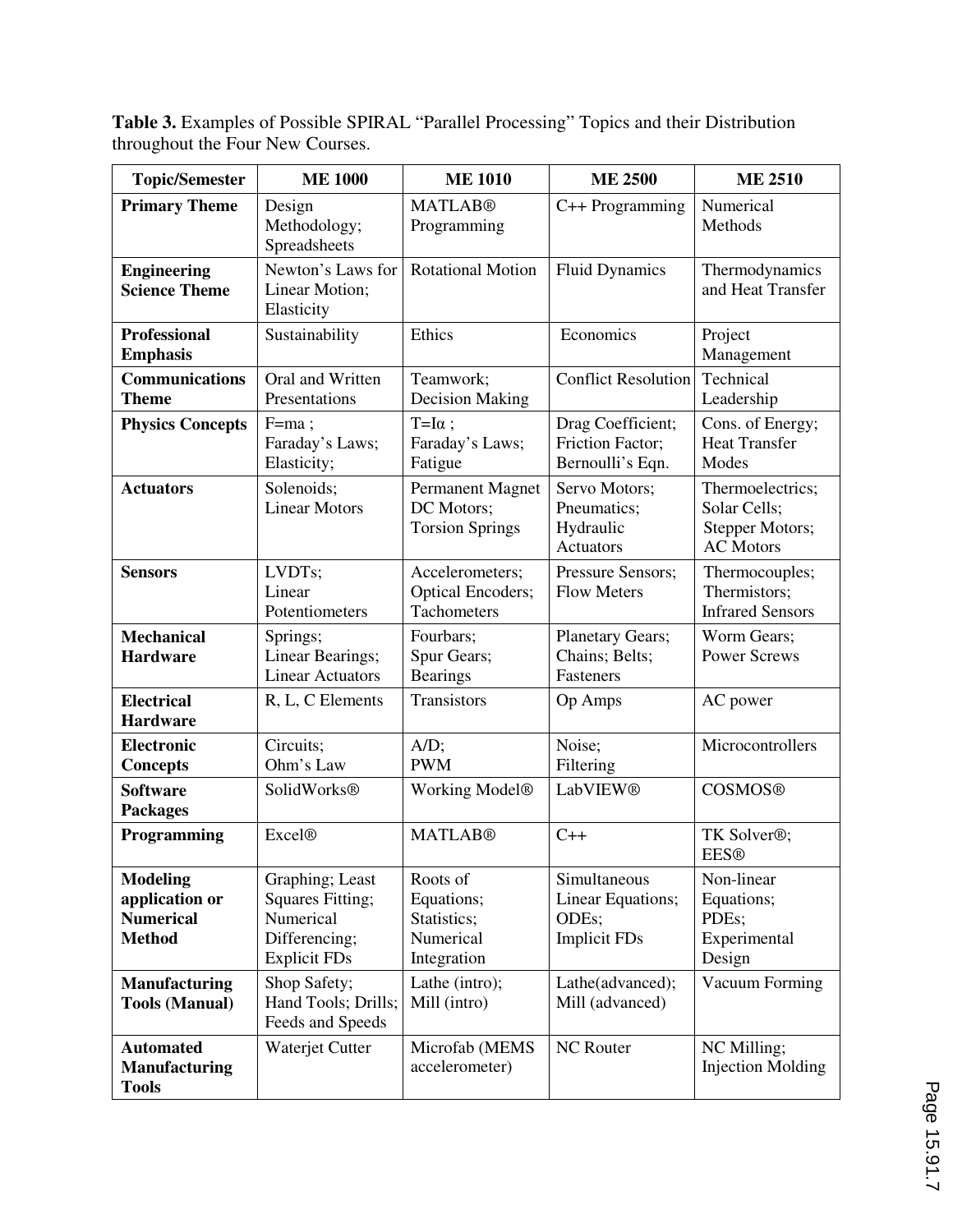# **3. Expected Significance**

Students are expected to learn and demonstrate mastery of a variety of engineering skills, thus coming away from the new classes with the ability to:

- Appropriately develop, utilize and evaluate models of engineering systems.
- Appropriately apply the physics emphasis material.
- Critically evaluate the relative roles, strengths, weaknesses, and applications of mathematical models and experiments in solving engineering problems.
- Design engineering systems—including identifying and overcoming the practical difficulties encountered when attempting to design and manufacture a high quality product—and develop and follow a well-planned design methodology.
- Identify and apply the appropriate engineering hardware, methods of analysis, and presentation of experimental results, and to interpret measures of statistical significance.

The following outcomes are also anticipated:

- Increased motivation for learning by developing an early understanding of "the big picture," achieved by providing real examples of how math, physics, and engineering concepts are applied and used, and by showing how engineering serves society.
- ≠ Avoidance of the typical "freshman/sophomore myopia" questions, e.g.: "Why am I learning about electricity, I'm an M.E.?" "Why do I need to learn to program 'hangman'?" etc. Instead, the students will learn the (mechanical) engineering value of such subjects beginning on day one.
- Improved preparation for advanced courses, leading to improvement in the content of those advanced classes, thereby further increasing the quality and extent of learning in the junior and senior years.
- Improved learning environment for students with a wide variety of learning styles via the multi-modality teaching approach.
- Improved appreciation for the professional, social, ethical, and environmental aspects of engineering through emphasis on these topics in the design projects and case studies.
- Incorporation of service learning into the curriculum in a natural manner, allowing us to increase our outreach to recruit more diverse and better students.
- Enhanced retention of both traditional and non-traditional students.

Finally, the proposed approach is quite exportable to other Mechanical Engineering Departments, and with modifications, to other engineering disciplines, and can be a model for a common core curriculum.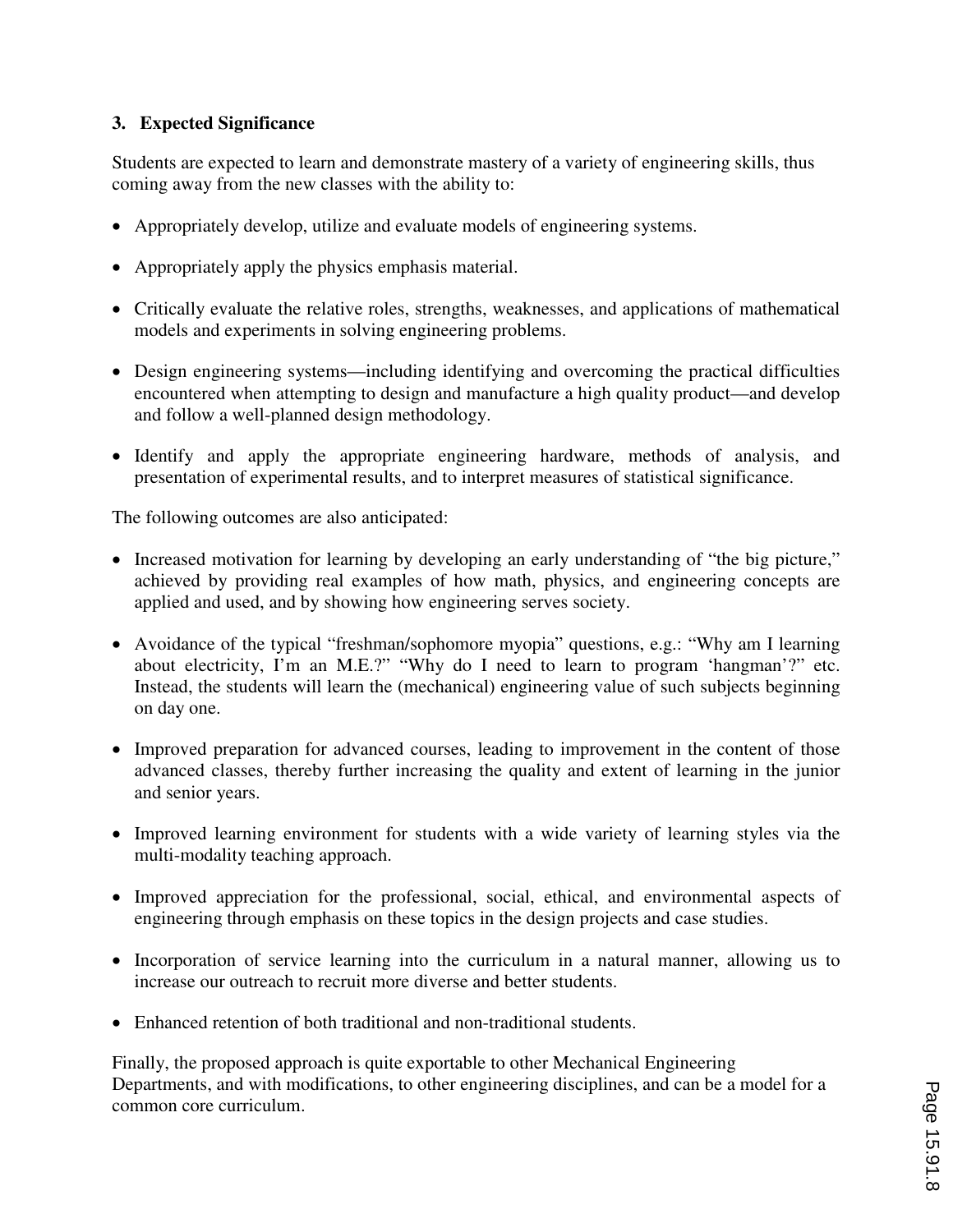### **4. Individual Courses**

The four new courses we are developing are:

### **4.1 Semester 1: Introduction to the Design of Robotic Systems I (ME 1000)**

The unifying course emphases are engineering spreadsheet calculations and the physics, math, and technology associated with Newton's and Faraday's laws as applied to Cartesian motion, plus an introduction to the concept of elasticity. The associated educational modules are detailed in Table 4.

| <b>Lectures</b> | <b>Modules</b>                                    | Labs           | <b>Modules</b>                        |
|-----------------|---------------------------------------------------|----------------|---------------------------------------|
| (28)            |                                                   | (14)           |                                       |
| 4               | <b>Primary theme:</b> Design methodology,         | 5              | <b>Engineering software:</b>          |
|                 | spreadsheets                                      |                | SolidWorks®                           |
| $\overline{4}$  | <b>Engineering science theme:</b> Linear motion   | $\overline{2}$ | <b>Engineering software:</b>          |
|                 | (velocity, acceleration, weight, mass,            |                | Working Model <sup>®</sup>            |
|                 | Newton's laws)                                    |                |                                       |
| $\overline{2}$  | Design/professionalism emphasis:                  | $\overline{2}$ | <b>Mechanical hardware: Springs</b>   |
|                 | Safety                                            |                | (build and characterize)              |
| 3               | <b>Communications theme:</b>                      | 1              | <b>Electrical hardware: UMEB</b>      |
|                 | Oral and written presentations                    |                | (assemble and test, part 1)           |
| $\overline{4}$  | Numerical methods: Graphing, least                | 1              | <b>Electrical hardware: Solenoids</b> |
|                 | squares, numerical differencing, explicit         |                | (build and characterize)              |
|                 | finite difference                                 |                |                                       |
| $\overline{2}$  | Mechanical hardware: Springs, linear              | 1              | <b>Electrical hardware: LVDTs</b>     |
|                 | bearings, linear motors                           |                | (build and characterize)              |
| 6               | <b>Electrical hardware: Resistance,</b>           | $\overline{2}$ | <b>Manufacturing: Safety, hand</b>    |
|                 | capacitance, inductance, basic circuits,          |                | tools, drilling, feeds and speeds     |
|                 | solenoids, relays, Faraday's laws                 |                |                                       |
|                 | <b>Sensors:</b> Linear pots, LVDTs                |                |                                       |
|                 | <b>Manufacturing:</b> Waterjet cutter, hand tools |                |                                       |
|                 | <b>Other:</b> Visual thinking, hand drawing       |                |                                       |

**Table 4.** ME 1000 Lecture and Laboratory Modules.

**Design Project.** In the past, we have used the design of a spring-powered "egg-zooka" to shoot eggs upward, which captivates the students' attention and brings the math to life. Such a device can be easily built and tested. The test results can then be compared to  $F = ma$  predictions of the students' finite difference spreadsheet models and to the predictions of the Working Model® software package. This gives us the opportunity to begin to explain the basic numerical and physical principles behind such packages, and what limitations they have, giving the students the knowledge needed to think critically about such packages—rather than viewing them as unimpeachable black boxes. This example could be expanded on in the new ME 1000 course so that the students would design, build and characterize their springs, which would be used to shoot an egg into a target (e.g., frying pans). The project would require the use of linear springs, solenoids, LVDTs, and an in-house computer board used for sensing and actuator control (the Utah Mechanical Engineering Board, or "UMEB"). The solenoids would be used to pull the springs the needed distance, while the calibrated LVDTs would measure the spring deflection so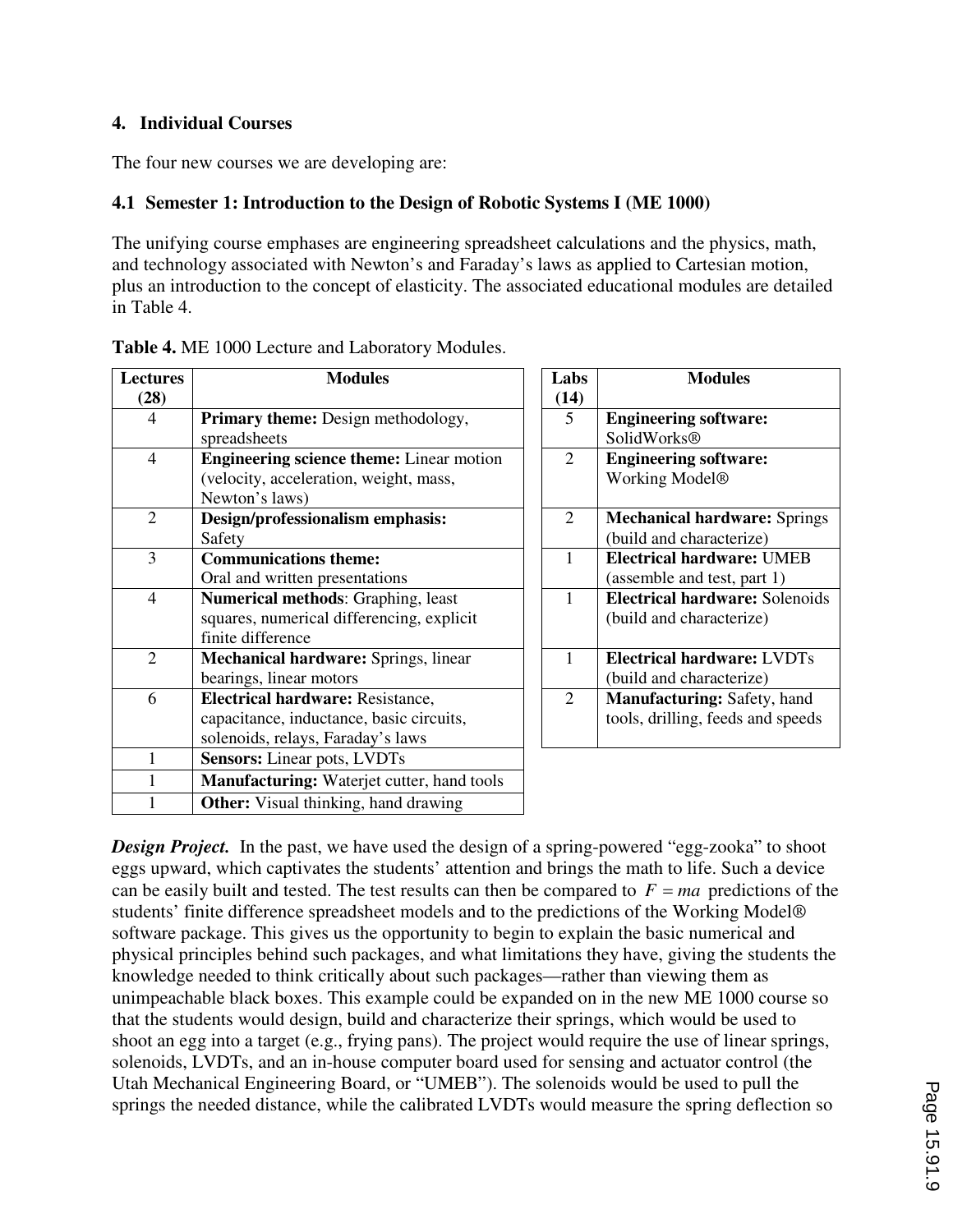that they could deactivate the solenoid and thus "shoot" the egg when the spring has traveled the appropriate distance; the required distance would only be announced when the students arrive for the final competition. The solenoid and LVDT would be interfaced with the UMEB to coordinate and control the egg-shooting process. Designs would be evaluated on how well they meet the metrics set out by the subcontractor early in the semester, including the accuracy of the egg-shooting. Engineering modeling would be strongly emphasized by requiring mathematical models of all important processes and devices involved in the design ( $F = ma$  for the eggs,  $F = kx$  for the springs,  $V = f(x)$  for the LVDT and  $F = f(x)$  for the solenoid). Each student would be required to design, build, and test their spring, solenoid, LVDT, UMEB and overall "egg-zooka" performance.

*Lectures.* Lectures will be on subjects needed for the students to complete their design projects, including design methodology, engineering science and programming/numerical methods. Simple in-class demonstrations of basic principles will be performed to demonstrate physical principles. This will be done by using proven examples available in the literature from reliable experts: e.g., MIT Prof. Walter Lewin's physics examples,  $\frac{1}{1}$  many of which we have already used in previous courses, plus our own project-related, ME-based demo's such as gear trains and planetary gears. Lectures will be organized around a course-long "Lecture Case Study Project" that is designed to closely parallel the assigned design project so that ideas, concepts, and applications can be discussed in class in a relevant environment. For example, for the "egg-zooka" project we have used an imaginary "Flying Elephant" case study in which we propose that a circus has approached a company to expand the "man shot from a cannon" act to involve propelling an elephant to the top of the "big top" where it will snag a bag of peanuts hanging from a string. The goals are to size the springs needed for the act and determine the project's feasibility. This presents the opportunity to explain and demonstrate the concepts in this course, including: all of the design methodology steps $8^{\circ}$  from determining objectives to setting design specifications; Newton's laws; a 1-D analysis of the finite difference of the elephant's flight, which the students must expand to 2-D in their design projects; and the ethics of animal experimentation.

Communication lectures include an introduction to the Three Laws of Professional Communication, $12$  a standardized format for memos that we have begun using across the ME curriculum, specific guidelines and templates for the written and oral design project assignments, and an in-class exercise on team working agreements and decision making using the USAF airplane crash example. $10$ 

*Laboratories.* The laboratories involve seven lessons and assignments using the software required for making the CAD drawings required for this course (SolidWorks®) and the software for modeling particle motion in Working Model®. The remaining seven laboratories are used to teach specific skills the students need for their projects (shop safety and the use of simple hand tools—e.g., drill speeds and feeds for various materials), and to have the students perform the construction, assembly and testing needed for the design projects. Specifically the students will learn how to: a) wind, heat-treat and characterize springs to get their spring constants (by hanging water-filled bottles and measuring the resultant spring deflection); b) solder the electronic components into their UMEBs and program those boards for experiments involving measuring the LVDT displacement and activating/deactivating the solenoid; and c) calibrate the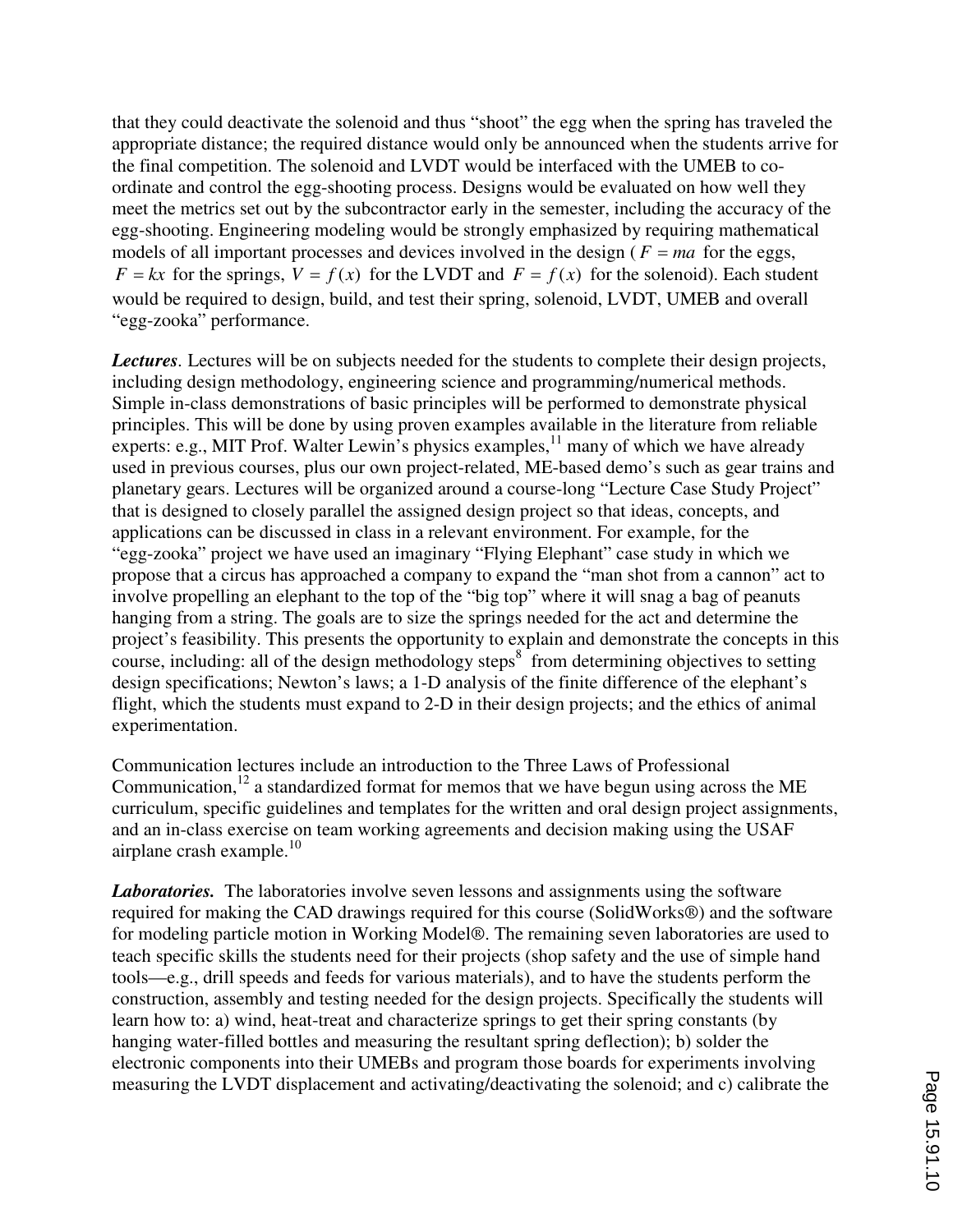solenoid and LVDT. Each assignment will be designed so that if the students come prepared they can complete the laboratory assignment during the three-hour laboratory meeting.

*Homework Assignments.* Weekly homework assignments will be given for learning how to use spreadsheets. Specific homework assignments will be developed that will be oriented around the case study project. It is our experience that much of early spreadsheet material can be learned from the text with a minimum number of associated lectures. For more complex materials, lecture and laboratory instruction are provided.

In all classes we will develop and utilize a modular approach so that these courses remain economical and easy to implement for us and other institutions. For example, in our current ME 1000 course we have had enrollments of up to 160, with the course taught by one instructor, plus four lab TAs (two labs of 20 students each for each TA), a grader, and the two communication instructors. This model works well with the students receiving close to individualized instruction in their three-hour laboratory sessions (primarily SolidWorks® and Working Model® in our current ME 1000 course).

# **4.2 Semester 2: Introduction to the Design of Robotic Systems II (ME 1010)**

The unifying emphasis of the second course is the use of MATLAB® and the extension of kinematics, dynamics and elasticity to rotational systems as detailed in Table 5.

| <b>Lectures</b>             | <b>Modules</b>                               | Labs           | <b>Modules</b>                       |
|-----------------------------|----------------------------------------------|----------------|--------------------------------------|
| 8                           | Primary theme: Model-based design,           | 2              | <b>Engineering software:</b>         |
|                             | MATLAB <sup>®</sup> programming              |                | SolidWorks <sup>®</sup> (advanced)   |
| 6                           | <b>Engineering science theme:</b> rotational | $\overline{4}$ | <b>Engineering software:</b>         |
|                             | motion (velocity, acceleration, torque,      |                | Working Model <sup>®</sup>           |
|                             | moments, moment of inertia, torsion)         |                |                                      |
| $\mathcal{D}_{\mathcal{L}}$ | Design/professionalism emphasis: Ethics      |                | <b>Mechanical hardware: Gears</b>    |
|                             |                                              |                | (characterize)                       |
| 1                           | <b>Communications theme: Teamwork and</b>    |                | <b>Electrical hardware: DC motor</b> |
|                             | decision making                              |                | (characterize)                       |
| 2                           | Numerical methods: Roots of equations,       |                | <b>Electrical hardware: UMEB</b>     |
|                             | statistics, numerical integration            |                | (assemble and test, part 2)          |
| $\overline{4}$              | Mechanical hardware: DC motors, gears,       |                | <b>Sensors: MEMS</b> accelerometer   |
|                             | gear trains, fourbar linkages                |                | (fabricate and characterize)         |
| $\overline{2}$              | Electrical hardware: Transistors, diodes,    | $\overline{4}$ | <b>Manufacturing:</b> Lathe, milling |
|                             | A/D, PWM                                     |                | machine (introduction)               |
|                             | Sensors: Accelerometers, optical encoders,   |                |                                      |
|                             | tachometers                                  |                |                                      |
|                             | <b>Manufacturing:</b> Microfabrication       |                |                                      |
|                             | <b>Other:</b> Design methodology             |                |                                      |

### **Table 5.** ME 1010 Lecture and Laboratory Modules.

# **4.3 Semester 3: Introduction to the Design of Sustainable Energy Systems I (ME 2500)**

The unifying engineering science theme of the third course is fluid dynamics. The modules that will be developed for this course are detailed in Table 6.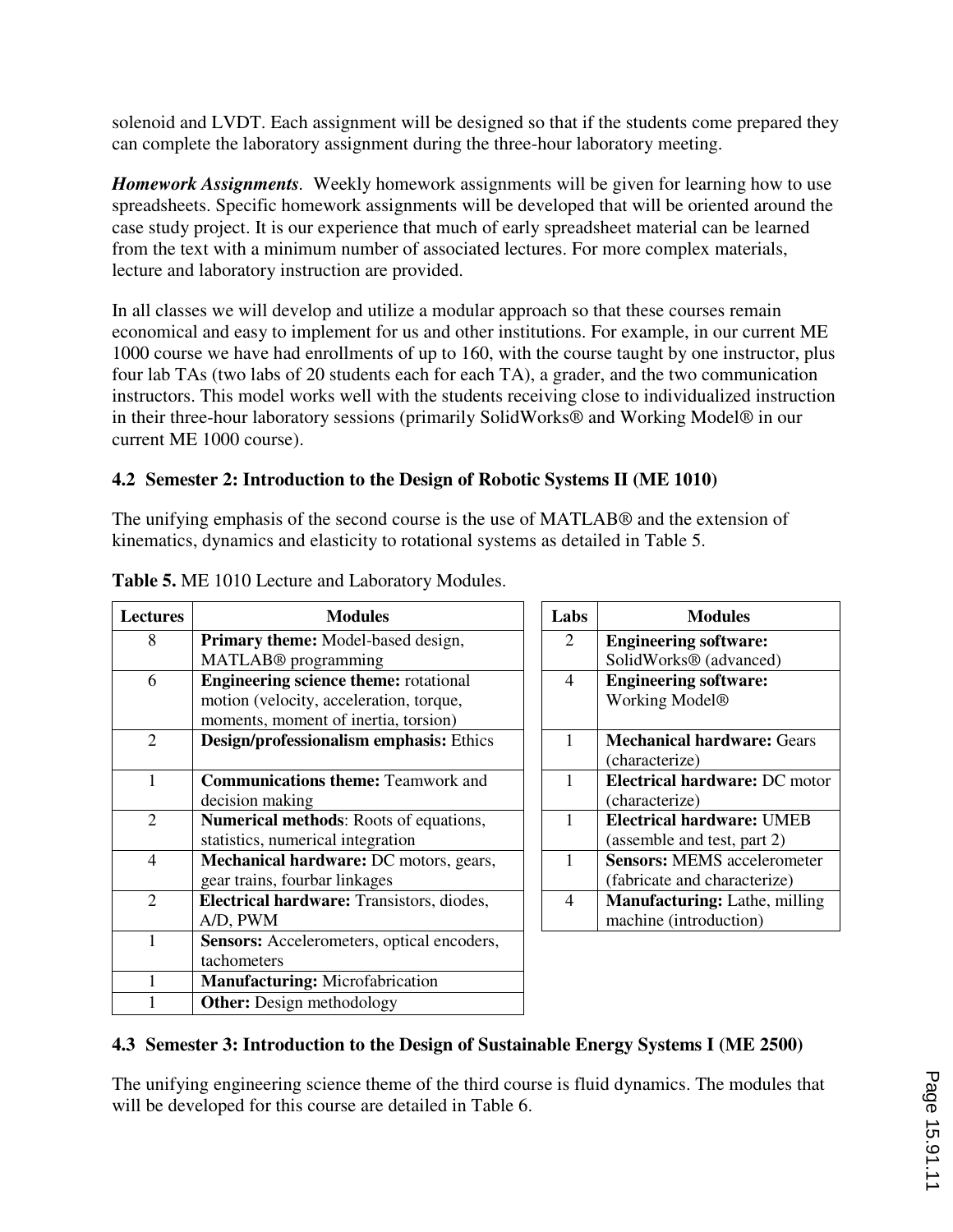| <b>Lectures</b> | <b>Modules</b>                                   | Labs | <b>Modules</b>               |
|-----------------|--------------------------------------------------|------|------------------------------|
| 8               | <b>Primary theme:</b> Model-based design, C++    | 5    | <b>Engineering softwar</b>   |
|                 | programming                                      |      | LabVIEW®                     |
| $\overline{4}$  | <b>Engineering science theme:</b> Fluid dynamics | 2    | <b>Electrical hardware:</b>  |
|                 | (coefficient of drag, friction factor,           |      | circuits (build and ana      |
|                 | Bernoulli's equation)                            |      | LabVIEW <sup>®</sup> )       |
| 2               | Design/professionalism emphasis:                 | 1    | <b>Electrical hardware:</b>  |
|                 | Economics                                        |      | (assemble and test, pa       |
|                 | <b>Communications theme:</b>                     | 1    | <b>Sensors: Pressure and</b> |
|                 | Conflict resolution                              |      | sensors (characterize)       |
| $\overline{2}$  | <b>Numerical methods:</b> Simultaneous linear    | 5    | <b>Manufacturing: Lath</b>   |
|                 | equations, ODEs, implicit finite difference      |      | machine (advanced),          |
| 5               | Mechanical hardware: Servo motors,               |      |                              |
|                 | pneumatics, hydraulic actuators, planetary       |      |                              |
|                 | gears, chains, belts                             |      |                              |
| $\overline{4}$  | Electrical hardware: Op-amps, filters            |      |                              |
|                 | <b>Sensors:</b> Pressure sensors, flow meters    |      |                              |
|                 | <b>Other:</b> Design methodology                 |      |                              |

| Labs                     | <b>Modules</b>                       |
|--------------------------|--------------------------------------|
| $\overline{\mathcal{L}}$ | <b>Engineering software:</b>         |
|                          | <b>LabVIEW®</b>                      |
| $\overline{2}$           | <b>Electrical hardware: Op-amp</b>   |
|                          | circuits (build and analyze using    |
|                          | LabVIEW <sup>®</sup> )               |
|                          | <b>Electrical hardware: UMEB</b>     |
|                          | (assemble and test, part 3)          |
|                          | <b>Sensors:</b> Pressure and flow    |
|                          | sensors (characterize)               |
| 5                        | <b>Manufacturing:</b> Lathe, milling |
|                          | machine (advanced), NC router        |

| Table 6. ME 2500 Lecture and Laboratory Modules. |
|--------------------------------------------------|
|--------------------------------------------------|

# **4.4 Semester 4: Introduction to the Design of Sustainable Energy Systems II (ME 2510)**

The unifying engineering science theme of the fourth course is thermodynamics and heat transfer. The modules that will be developed for this course are detailed in Table 7.

| <b>Lectures</b> | <b>Modules</b>                                                                                                                                      | Labs           | <b>Modules</b>                                                                           |
|-----------------|-----------------------------------------------------------------------------------------------------------------------------------------------------|----------------|------------------------------------------------------------------------------------------|
| 8               | Primary theme: Model-based design,<br>numerical methods (non-linear eqns., PDEs,<br>experimental design), TK Solver <sup>®</sup> , EES <sup>®</sup> | 1              | <b>Engineering software:</b><br>LabVIEW <sup>®</sup> (advanced)                          |
| $\overline{4}$  | <b>Engineering science theme:</b><br>Thermodynamics and heat transfer<br>(conservation of energy, heat transfer modes)                              | $\overline{2}$ | <b>Engineering software:</b><br><b>COMSOL®</b>                                           |
| 2               | Design/professionalism emphasis:<br>Project management                                                                                              | 5              | <b>Engineering software:</b><br><b>COSMOS®</b>                                           |
| $\overline{2}$  | <b>Communications theme:</b><br>Technical leadership                                                                                                | $\overline{2}$ | <b>Mechanical hardware: Stepper</b><br>motor, AC motor, Peltier device<br>(characterize) |
| 6               | Mechanical hardware: Stepper motors, AC<br>motors, worm gears, power screws                                                                         | 1              | <b>Electrical hardware: UMEB</b><br>(assemble and test, part 4)                          |
| 3               | Electrical hardware: AC power, data<br>collection, Peltier device                                                                                   | 1              | <b>Sensors: Temperature sensors</b><br>(calibrate)                                       |
| 1               | <b>Sensors:</b> Thermocouples, thermistors,<br>infrared sensors                                                                                     | $\overline{2}$ | Manufacturing: NC mill,<br>vacuum former, injection<br>molder                            |
|                 | <b>Manufacturing: CNC methods</b>                                                                                                                   |                |                                                                                          |
|                 | <b>Other:</b> Design methodology                                                                                                                    |                |                                                                                          |

**Table 7**. ME 2510 Lecture and Laboratory Modules.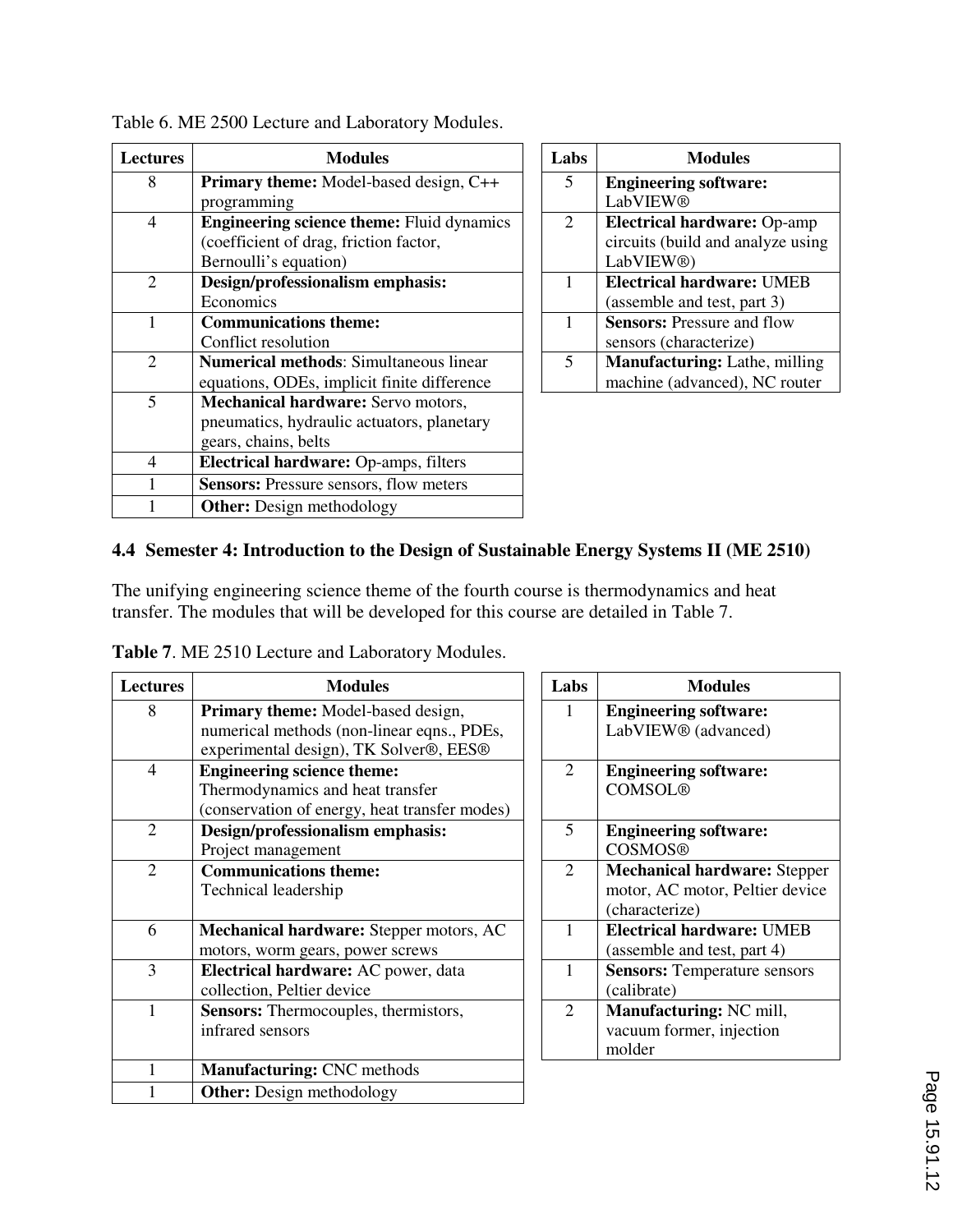Finally, these courses will be constructed so they build in a coordinated manner both among themselves and with other required courses. For example, the students' design methodology skills will be built upon and extended each semester through the careful selection of the ongoing, integrated design projects, as will the students' computational, CAD and programming skills and the secondary physics themes.

# **5. Implementation**

At the time of this writing we have implemented this approach in a single course (ME 1000) in the fall semester 2009, and begun teaching the second course (ME 1010) in the two-course firstyear sequence. Three companion papers give descriptions of our initial experiences with: active learning tools, $^{13}$  the integration and spiraling of concepts and tools, $^{14}$  and engineering communication skills.<sup>15</sup> Those papers also indicate some of the modifications and changes we have already made based on our initial experiences. In terms of the general results we have found that:

- The use of student response systems ("clickers") is well accepted by the students and has significantly improved attendance and in-class student participation.
- ≠ We have begun a successful introduction to SolidWorks® that can be distributed over the four-semester sequence, thus continually reinforcing the students' learning of an important CAE skill.
- We have introduced a new, acronym-based approach to teaching design methodology, which we hope will help the students become both more creative and more systematic in their approach to design problems. That is, the ABCDEs of design, where:
	- **A = Assess:** Assess the problem and stakeholders; have a good problem definition;
	- **B = Brainstorm:** Spend time thinking about alternative ideas;
	- **C = Compute and Construct:** Iterate computationally as much as you can and construct critical prototypes as needed;
	- **D** = **Decide:** Make your design decisions in a transparent, organized and systematic way;
	- **E = Evopterate:** Remember that designs **Evo**lve and are **opt**imized as designers i**terate** through successive attempts; and
	- **S = "Satisfice:"**<sup>16</sup> Remember that in general final designs will not be perfect but will involve compromises, and will become close to optimal by *satisfying* some goals while *sacrificing* others.

We are encouraged by our first semester's efforts, and will continue to make modifications to these courses while keeping our underlying theme, so that we can continue to improve our future engineers' education.<sup>17</sup>